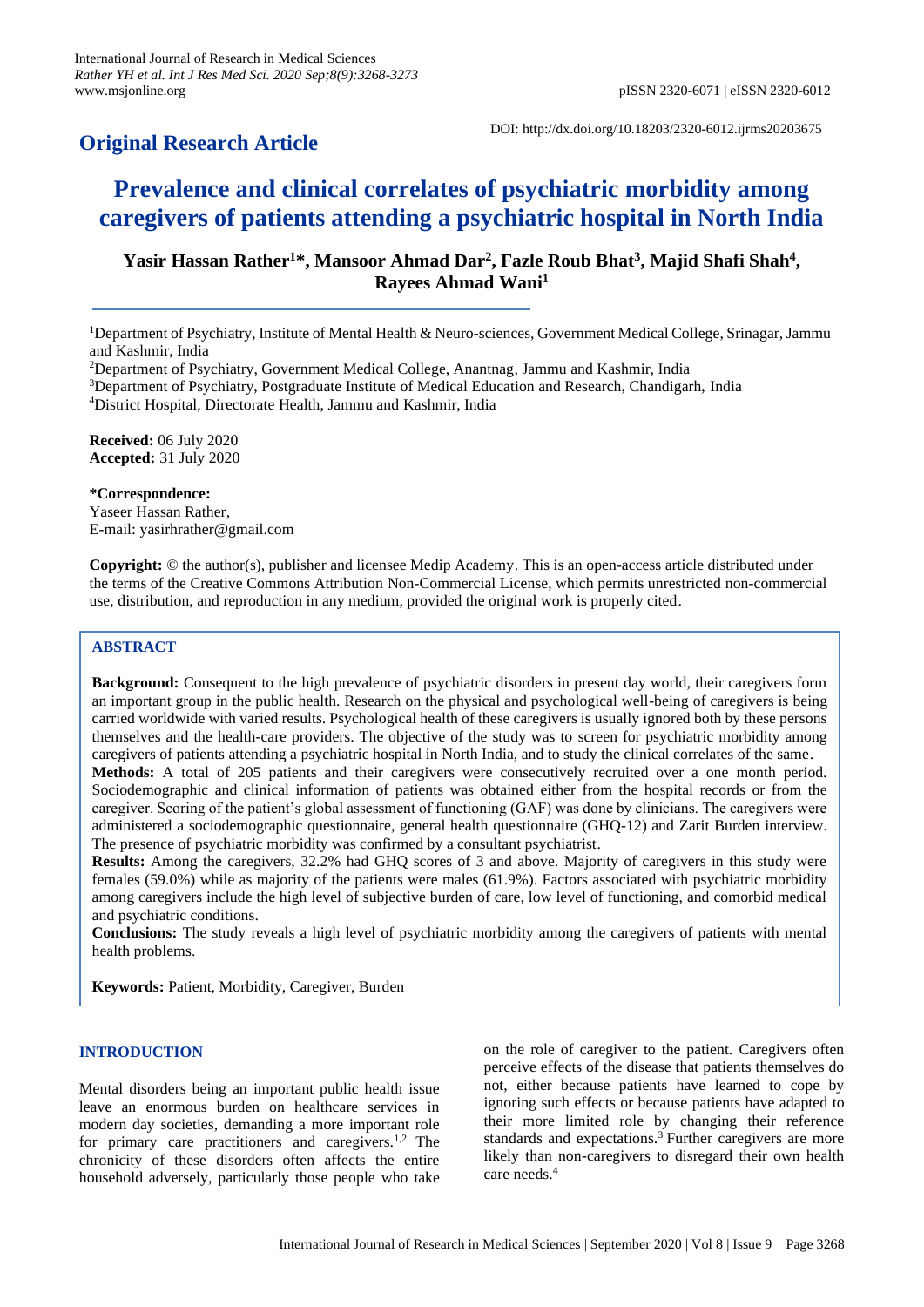Given the magnitude of services provided and the sacrifices made by family caregivers, the adverse consequences of care-giving have emerged as a serious public health concern.5,6 There is also an increased incidence of verbal abuse, threats, temper outbursts and physical aggression towards caregivers of mentally unwell patients.<sup>7</sup> With passing time there is a compiling research, consistently demonstrating that increased caregiver burden relates to decreased mental and physical health.<sup>8-10</sup> Studies have consistently report higher levels of depressive symptoms and mental health problems among caregivers than among their non-caregiving peers.<sup>11</sup> However there has been a varied symptomatology in care-givers which has been trending from anxiety disorders to sleep problems and substance use disorders.12-15

Caregivers are likely to experience a higher level of distress and morbidity when care recipients exhibit more problem behaviours or show greater dependency, when caregivers spend long hours, or when they do not receive reciprocal help or positive feedback from care recipients.16-18 Other predictors of psychiatric morbidity among caregivers are the patient's cognitive and functional ability, stressful life events, extent of social support, age and gender. $19,20$ 

Considering these facts in the rest of the world, this study aimed to investigate the prevalence of psychiatric morbidity among care-givers of patients attending OPD of a psychiatric hospital in Kashmir, India. The study also sought to determine the correlates of psychiatric morbidity among caregivers.

# **METHODS**

This was a cross-sectional study and was approved by the ethics committee of the institute. All participants gave an informed written consent. A convenient sample of caregivers of patients attending the outpatient clinic of the Government psychiatric diseases hospital, Srinagar, Jammu and Kashmir, between February 2020 and March 2020, were approached to be recruited in the study. A total of 205 caregivers consented to take part in the study. The selected caregiver had to be the primary care and living with the patients for at least 2 years before recruitment in the study and had to be having daily contact with the patient. Those caregivers who had history of psychiatric illness, having dementia were excluded from the study.

The caregivers were administered a sociodemographic questionnaire, the 12-item version of the GHQ-12 and the Zarit Burden interview. GHQ-12 was used to screen for psychiatric morbidity in the caregiver using a cut-off of 3 and above for caseness. The GHQ-12 has been widely used in this environment to screen for psychiatric morbidity and the cut-off of 3 used in the validation study was shown to have good specificity and sensitivity in this part of world and elsewhere.<sup>21,22</sup> The Zarit Burden interview is a selfadministered 22-item questionnaire used to determine the level of burden to the caregiver. Those who could not read or write were assisted by the authors to complete the questionnaires. Other variables such as clinical diagnoses were obtained from the patient's case files. The diagnoses of all patients had been verified by the consultant in-charge of the out-patient unit. The presence of psychiatric morbidity prior to caregiving excluded the person from the study. The sociodemographic information on patients was obtained from the hospital records, with further clarification made from the caregiver where necessary. Scoring on the GAF scale on patients was performed by clinicians. A proper informed consent was taken both from the patient and the caregiver. The study was also approved by the departmental ethical committee.

Statistical analysis was performed using Statistical Package for Social Sciences (SPSS), version 20.0. Results were calculated as frequencies. Comparison of variables with presence of psychiatric morbidity was done using chisquare and independent sample T-test where appropriate. Spearman's correlation was used to compare continuous variables. Tests were two-tailed and level of significance was set at 95%.

#### **RESULTS**

#### *Sociodemographic and clinical profile*

A total of 205 caregivers were interviewed. Most of the patients in the study were males (61.9%) and the majority of the caregivers were females (59.0%). Parents, sisters and brothers almost represented equally as caregivers. The mean age of caregivers and patients was 34.3 years  $(SD\pm7.8)$  and 32.6 years  $(SD\pm5.6)$  respectively. A high proportion of the patients (47.3%) had been unwell for more than 5 years. Details of other sociodemographic data are reported in Table 1 and 2.

# **Table 1: Socio-demographic and clinical profile of patients.**

| <b>Patient Variable</b>                  | No. $(N=205)$ | Percentage |  |  |
|------------------------------------------|---------------|------------|--|--|
| <b>Sex</b>                               |               |            |  |  |
| Male                                     | 127           | 61.9       |  |  |
| Female                                   | 78            | 38.1       |  |  |
| <b>Educational class</b>                 |               |            |  |  |
| None                                     | 61            | 29.7       |  |  |
| Primary                                  | 46            | 22.4       |  |  |
| Secondary                                | 32            | 15.6       |  |  |
| Graduate                                 | 26            | 12.7       |  |  |
| Professional                             | 40            | 19.6       |  |  |
| <b>Employment</b>                        |               |            |  |  |
| Employed                                 | 62            | 30.2       |  |  |
| Unemployed                               | 143           | 69.8       |  |  |
| <b>Duration of psychiatric condition</b> |               |            |  |  |
| $<$ 1 year                               | 22            | 10.7       |  |  |
| $1-5$ years                              | 86            | 42.0       |  |  |
| $6-10$ years                             | 34            | 16.6       |  |  |
| $>10$ years                              | 63            | 30.7%      |  |  |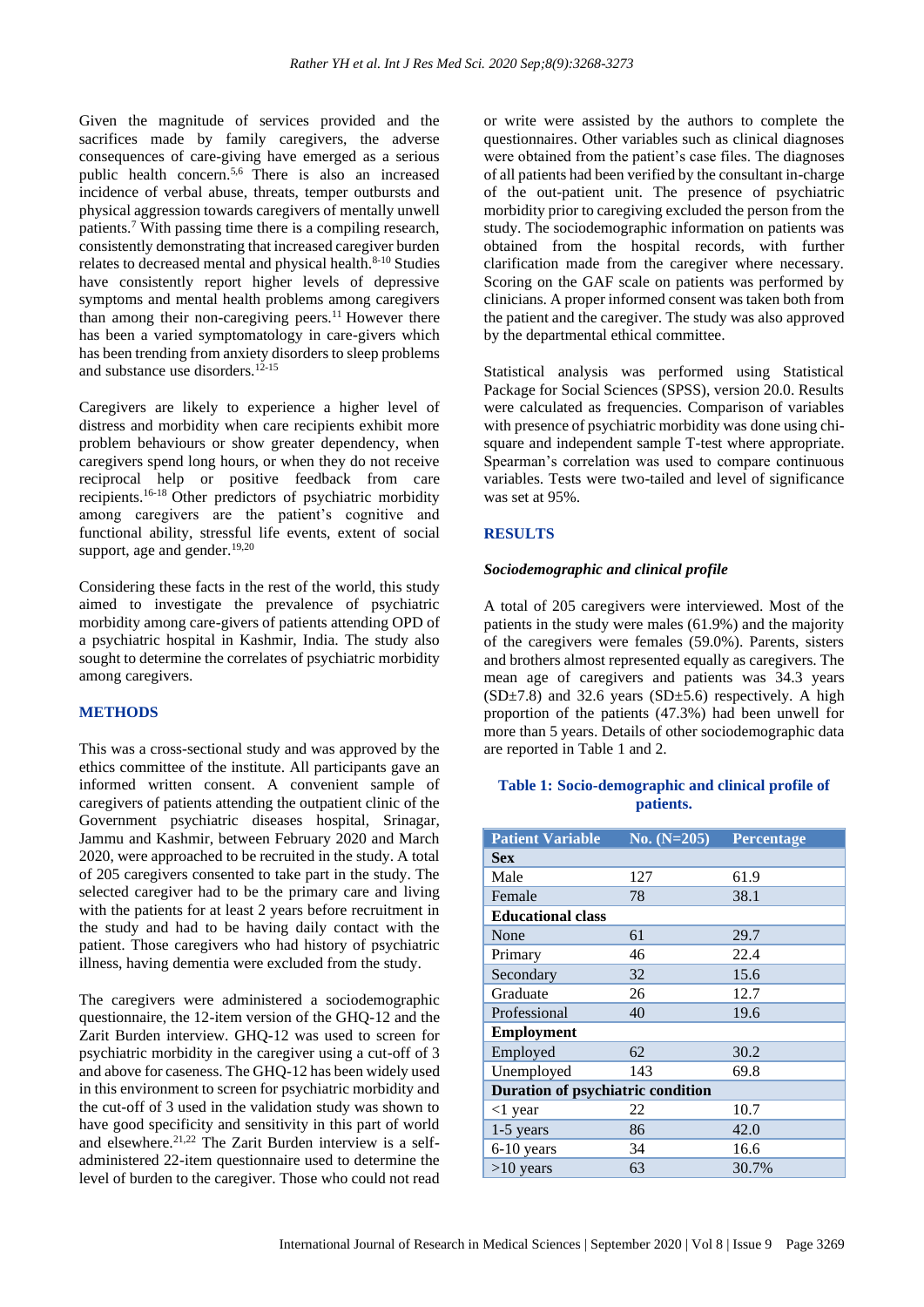| Caregiver variable No. (N=205)       |     | <b>Percentage</b> |  |  |  |
|--------------------------------------|-----|-------------------|--|--|--|
| <b>Relationship with the patient</b> |     |                   |  |  |  |
| Father                               | 26  | 12.7              |  |  |  |
| Mother                               | 40  | 19.5              |  |  |  |
| <b>Brother</b>                       | 54  | 26.3              |  |  |  |
| <b>Sister</b>                        | 59  | 28.8              |  |  |  |
| Aunt/uncle                           | 16  | 7.8               |  |  |  |
| Others                               | 10  | 4.9               |  |  |  |
| <b>Sex</b>                           |     |                   |  |  |  |
| <b>Males</b>                         | 84  | 41.0              |  |  |  |
| Females                              | 121 | 59.0              |  |  |  |
| <b>Employment</b>                    |     |                   |  |  |  |
| Unemployed                           | 148 | 72.2              |  |  |  |
| Employed                             | 57  | 27.8              |  |  |  |
| <b>Marital status</b>                |     |                   |  |  |  |
| Married                              | 122 | 59.5              |  |  |  |
| Separated                            | 21  | 10.2              |  |  |  |
| Single                               | 16  | 7.8               |  |  |  |
| Widow/widower                        | 34  | 16.6              |  |  |  |
| Divorced                             | 12  | 5.9               |  |  |  |
| <b>Religion</b>                      |     |                   |  |  |  |
| Islam                                | 200 | 97.6              |  |  |  |
| Hindu                                | 1   | 0.5               |  |  |  |
| Sikh                                 | 4   | 1.9               |  |  |  |

## **Table 2: Socio-demographic and clinical profile of caregivers.**

A total of 66 caregivers (32.2%) were found to have psychiatric morbidity, having scored 3 or more on the GHQ-12. The mean score of the caregivers on the Zarit Burden scale was 26.69 (SD±16.12). Mean score of GAF scale for patients was 58.23 (SD±14.30).

A high proportion of the patients (42.1%) had a main diagnosis of unipolar depression. Other main diagnoses included: bipolar mood disorder (20.3%); schizophrenia (11.2%); seizure disorder (10.3%) obsessive compulsive disorder (8.4%); other anxiety disorders (4.2%) , mental retardation (2.2%) and others including organic brain syndromes (1.3%). Twenty two percent had co-morbid medical conditions like hypertension, diabetes and hypothyroidism.

# *Comparison of psychiatric morbidity with the various variables*

Ages of both patient and caregivers did not show any significant relationship with the presence of psychiatric morbidity in the caregivers (age of patient, T-test=- 1.348, p=0.178; age of caregiver, T-test=-0.335, p=0.738). The association between psychiatric morbidity and the various sociodemographic variables of patients and caregivers was determined using chi-square test (Table 3). The duration of psychiatric morbidity and the caregiver morbidity showed a significant relationship (p=0.002). It was also observed that there was a significant association between psychiatric morbidity and the presence of psychosis or comorbid psychiatric and medical conditions in the patient  $(p=0.04)$ . Further the results showed that there was no significant relationship between having psychiatric morbidity and all the other sociodemographic variables of both the patients and their caregivers (p>0.05). Factors associated with psychiatric morbidity included Zarit scores ( $p=0.001$ ); and GAF ( $p=0.002$ ). GHQ scores were strongly correlated with Zarit scores (correlation coefficient=0.709, p=0.001).

#### **Table 3: Relationship between caregiver morbidity and various factors.**

| <b>Factor</b>                                     | Chi square | P value |
|---------------------------------------------------|------------|---------|
| <b>Patient sex</b>                                | 0.02       | 0.76    |
| <b>Patient education</b>                          | 10.32      | 0.89    |
| <b>Patient employment</b>                         | 13.34      | 0.55    |
| <b>Duration of illness</b>                        | 3.34       | 0.002   |
| <b>Caregiver sex</b>                              | 0.34       | 0.78    |
| <b>Caregiver employment</b>                       | 1.76       | 1.02    |
| <b>Caregiver education</b>                        | 12.34      | 0.90    |
| <b>Relationship with the</b><br>patient           | 0.46       | 0.34    |
| <b>Comorbid conditions</b>                        | 2.89       | 0.04    |
| Zarit burden interview<br>scores                  | 10.36      | 0.001   |
| <b>Global assessment of</b><br>functioning scores | 9.23       | 0.002   |

The ASC was more in males bilaterally than in females. The difference was statistically significant on right side (p=0.00). The ASS was more in females than in males on right and vice versa on the left side. The difference was not statistically significant. The ATS was more in the males bilaterally than in females. The difference was not statistically significant. The thickness of the asterion was more in females on right and the same was more on left in males. The difference was not statistically significant (Table 3).

# **DISCUSSION**

This is one of the first attempts to study the level of caregiver morbidity and the different clinical correlates in this part of the world. In terms of our study hypothesis, we found that: the morbidity among the caregivers of psychiatric patients attending our hospital seems to be high, increased morbidity was associated with high caregiver burden and high duration of care-giving, presence of co-morbid medical and psychiatric conditions along with psychosis increased the chances of caregiver morbidity, the majority of caregivers were females, contrary to our expectations, many variables (like relationship status and education) didn't influence the presence of morbidly in caregivers.

A significant number (32.2%) of caregivers had morbidity having scored 3 or more on GHQ-12 which is in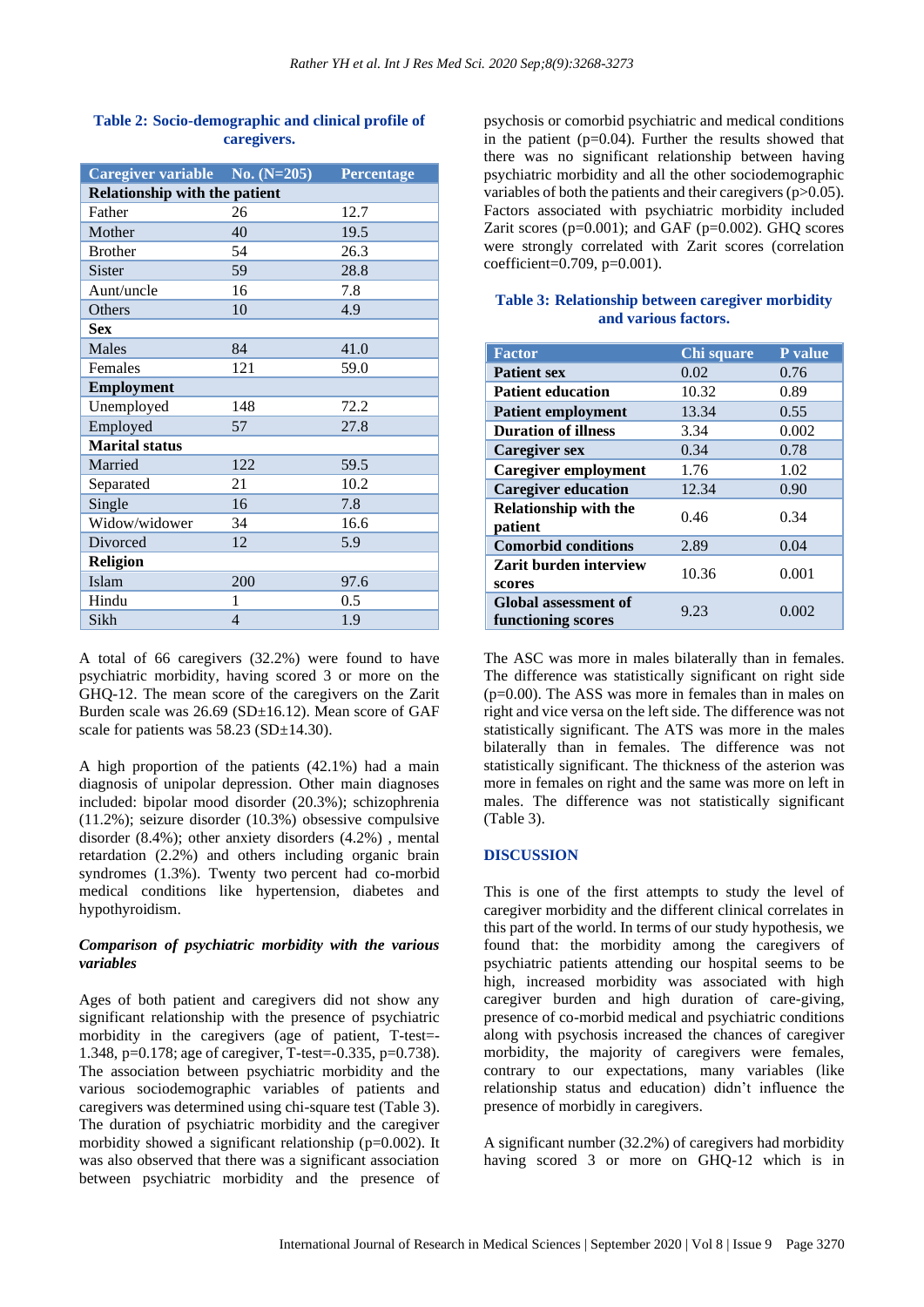concordance with the findings in this region and worldwide. 23,24

This high morbidity could be explained by a number of factors, one of them being the constant stress and burden perceived by the attendants. The complex stress process and the subsequent proliferative effects of the stress involved in the care-giving is known to effect physical and mental health which depends on the caregivers' ability to sustain their own social roles. 25,26 Also the stress related increase in IL-6 in caregivers has been linked to subsequent development of psychiatric morbidity. $27$ Further the genetic vulnerability posed may make these relatives prone to the caregiver-stress and subsequent development of morbidity.28,29

High burden perception was related to caregiver morbidity (P=0.001). Although we did not measure caregiver burden as objective measures of care-recipient need, but as elsewhere in literature, increased daily hours of caregiving did relate to burden and the subsequently to the level of morbidity in caregivers  $(P=0.002)$ .<sup>30,31</sup> The effect of duration of the neuropsychiatric condition on caregiver morbidity was further aggrieved by the presence of medical comorbidities and psychosis. Other investigators have also reported severe psychotic symptoms with high burden of care in the caregiver and the consequent psychiatric morbidity.<sup>32</sup> Co-morbidities leading to low GAF scores in patients and the subsequent increased caregiver dependency has been shown to further negatively affect the caregiver health. $11,16$ 

An estimated 59% to 75% of caregivers are female worldwide, and our study showed similar results with predominance of mothers in caregivers.33,34 This finding is also in agreement with some previous research studies that the traditional role of care-giving is often expected of and performed by females.<sup>35</sup> Women have multiple caring roles and so they have to face multiple demands as mothers providing care to their children, while some may have to attend to demands in their employment . They even have to encounter other gender-related disadvantages, such as social, financial, and emotional pressures associated with multiple family-caring roles.<sup>36,37</sup> Further a number of studies have found that female caregivers are more likely than males to suffer from psychiatric morbidity due to caregiving.29,38 This could further explain the high psychiatric morbidity in our female predominant caregiver population.

Relationship status with ill neuropsychiatric patients has been a predictive factor for development of psychiatric morbidly.<sup>28, 39</sup> But the majority  $(87.3\%)$  of the caregivers being first degree relatives decreased the chances of finding a significant difference in morbidity variations between these groups in this study.

Although caregiving has been usually described as a very stressful situation for many caregivers, studies also show that there are positive effects, including feeling positive about being able to help a disabled spouse, feeling appreciated by the care recipient, and feeling that their relationship with the care recipient had improved.<sup>40,41</sup> However this was not studied in the present research. Thus, to sustain family caregiving, mental health professionals need to know not only how to ameliorate caregivers negative experiences, but also how to synergise their positive experiences.

Despite having a small sample size, this study has shown that psychiatric morbidity among caregivers of patients with psychiatric disorders is very high. This is in spite of having socially stable joint family structure where burden sharing is common. It also showed that burden of caregiving and dependency is the most important factor responsible for this morbidity. However more studies need to be conducted on various aspects of caregiver status such as subjective and objective burden, quality of life, family dynamics, treatment satisfaction and coping with stigma.<sup>24</sup>

In this part of world the mental health services are incomplete without catering to the needs of the caregivers. They should have better access to information, treatment for physical and psychological problems, so that their unmet needs are catered. There is need to have a comprehensive community based psychiatry services which is integrated in primary care and includes highly trained community mental health workers who will provide active outreach services . This will decrease not only economic and social burden on caregiver but also will help in early intervention of patients.

*Funding: No funding sources Conflict of interest: None declared Ethical approval: The study was approved by the Institutional Ethics Committee*

#### **REFERENCES**

- 1. World Health Organization (WHO): The World Health Report 2001: Mental health- new understanding, new hope. Geneva. 2001. Available at: https://www.who.int/whr/2001/en/. Accessed on 01st July 2020.
- 2. Thornicroft G, Tansella M. Growing recognition of the importance of service user involvement in mental health service planning and evaluation. Epidemiol Psichiatr Soc. 2005;14:1-3.
- 3. Belkin A, Albright K, Jeffrey J. A qualitative study of informal caregivers' perspectives on the effects of idiopathic pulmonary fibrosis. BMJ Open Resp Res.  $2014:1(1):7.$
- 4. Stein MD, Crystal S, Cunningham WE, Ananthanarayanan A, Andersen RM, Turner BJ et al. Delays in seeking HIV care due to competing caregiver responsibilities. Am J Public Health. 2000;90:1138-40.
- 5. Prigerson HG. Costs to society of family caregiving for patients with end-stage Alzheimer's disease. N Engl J Med. 2003;349:1891-2.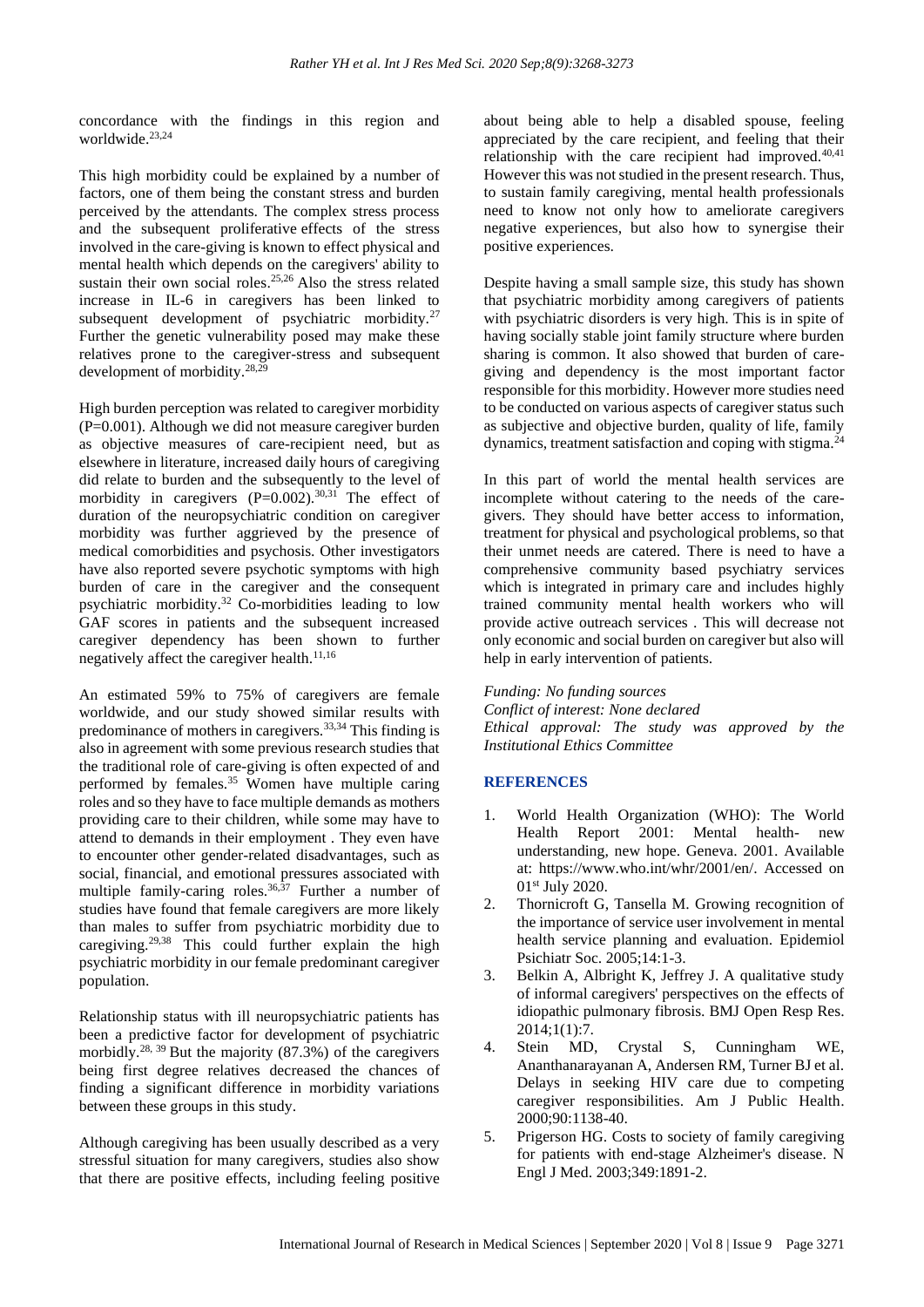- 6. Schulz R, Mendelsohn AB, Haley WE, Mahoney D, Allen RS, Zhang S et al. Resources for enhancing Alzheimer's caregiver health investigators: end-oflife care and the effects of bereavement on family caregivers of persons with dementia. N Engl J Med. 2003;349:1936-42.
- 7. Vaddadi KS, Soosai E, Gilleard CJ, Adlard S. Mental illness, physical abuse and burden of care on relatives: a study of acute psychiatric admission patients. Acta Psychiatr Scand. 1997;95:313-7.
- 8. Carod-Artal FJ, Egido-Navarro JA, Gonzalez-Gutierrez JL, Varela de SE. Perception of long term overload in caregivers of patients who have survived a stroke. Rev Neurol. 1999;28:1130-8.
- 9. Hughes SL, Giobbie-Hurder A, Weaver FM, Kubal JD, Henderson W. Relationship between caregiver burden and health-related quality of life. Gerontol. 1999;39:534-45.
- 10. Schulz R, Tompkins CA, Rau MT. A longitudinal study of the psychological impact of stroke on primary support persons. Psychol Aging. 1998;3:131-41.
- 11. Schulz R, O-Brien AT, Bookwals J, Fleissner K. Psychiatric and physical morbidity effects of dementia caregiving: prevalance, correlates, and causes. Gerontol. 1005;35:771-91.
- 12. Aneshensel CS, Pearlin LI, Schuler RH. Stress, role captivity, and the cessation of caregiving. J Health Soc Behav. 1993;34:54-70.
- 13. Schulz R, Williamson G. A 2-year longitudinal study of depression among Alzheimer's caregivers. Psychol Aging. 1991;6:569-78.
- 14. Cochrane J, Goering P, Rogers J. The mental health of informal caregivers in ortario: an epidemiological survey. Am J Public Health. 1997;87:2002-7.
- 15. Smith M, Ellgring H, Oertel W. Sleep disturbances in Parkinson's disease patients and spouses. J Am Geriatr Soc. 1997;45:194-9.
- 16. Ingersoll-Dayton B, Raschick M. The relationship between care-recipient behaviours and spousal caregiving stress. Gerontol. 2004;44:318-27.
- 17. Kang SY. Predictors of emotional strain among spouse and adult child caregivers. J Gerontol Soc Work. 2006;47:107-31.
- 18. Dwyer JW, Lee GR, Jankowski TB. Reciprocity, elder satisfaction, and caregiver stress and burden: the exchange of aid in the family caregiving relationship. J Marr Fam. 1994;56:35-43.
- 19. Molyneux G, McCarthy G, McEniff MC, Conroy R. Prevalence and predictors of carer burden and depression in carers of patients referred to an old age psychiatric service. Int Psychogeriatr. 2008;20:1193- 202.
- 20. Aldwin CM. Does age affect the stress and coping process? Implications of age differences in perceived control. J Gerontol. 1991;46:174-80.
- 21. Gureje O, Obikoya B. The GHQ-12 as a screening tool in a primary care setting. Soc Psychiatr Psychiatric Epidem. 1990;25:276-80.
- 22. Kuruvilla A, Pothen M, Philip K, Braganza D, Joseph A, Jacob K. The validation of the Tamil version of the 12 item general health questionnaire. Ind J Psychiatr. 1999;41:217-21.
- 23. Chadda RK, Singh TB, Ganguly KK. A prospective study of relationship of caregivers′ mental health with the perceived burden and coping in schizophrenia and bipolar affective disorder. Indian J Soc Psychiatr. 2010;25:45-51.
- 24. Okewole A, Dada MU, Ogun O, Bello-Mojeed M, Usoh, T. Prevalence and correlates of psychiatric morbidity among caregivers of children and adolescents with neuropsychiatric disorders in Nigeria. Af J Psychiatr. 2011;14:306-9.
- 25. Eicher PS, Batshaw ML. Cerebral palsy. Pediatr Clin North Am. 1993;40:537-51.
- 26. Caserta MS, Lund DA, Wright SD. Exploring the caregiver burden inventory (CBI): further evidence for a multidimensional view of burden. Int J Aging Hum Dev. 1996;43:21-34.
- 27. Kiecolt-Glaser JK, Preacher KJ, MacCallum RC, Atkinson C, Malarkey WB, Glaser R. Chronic stress and age-related increases in the pro-inflammatory cytokine IL-6 proc. Nat Acad Sci. USA. 2003;100(15):9090-5.
- 28. Kendler K S, Gruenberg AM, Tsuang M T. Psychiatric illness in first-degree relatives of schizophrenic and surgical control patients: a family study using DSM-III criteria. Arch Gen Psychiatr. 1985;42:770-9.
- 29. Yee J L, Schulz R. Gender differences in psychiatric morbidity among family caregivers a review and analysis. Gerontol. 2000;40:147-64.
- 30. Yates ME, Tennstedt S, Chang BH. Contributors to and mediators of psychological well-being for informal caregivers. J Gerontol. 1999;54:12-22.
- 31. De Bellis MD, Broussard ER, Herring D J, Wexler S, Moritz G, Benitez JG. Psychiatric co-morbidity in caregivers and children involved in maltreatment: a pilot research study with policy implications. Child abuse & neglect. 2001;25:923-44.
- 32. Greenberg JS, Kim HW, Greenley JR. Factors associated with subjective burden in siblings of adults with severe mental illness. Am J Orthopsychiatry. 1997;67:231-41.
- 33. US Department of Health and Human Services. Informal caregiving: Compassion in action. Washington, DC: US Government Printing Office. 1998. Available at: https://aspe.hhs.gov/pdfreport/informal-caregiving-compassion-action. Accessed on: 31 June 2020.
- 34. Omigbodun OO. Psychosocial issues in a child and adolescent psychiatry clinic. Soc Psychiatry Psychiatric Epidem. 2004;39:667-72.
- 35. Neal MB, Ingersoll-Dayton B, Starrels ME. Gender and relationship differences in caregiving patterns and consequences among employed caregivers. Gerontol. 1997;37:804-16.
- 36. Stephens MAP, Townsend AL, Martire LM, Druley JA. Balancing parent care with other roles: Interrole